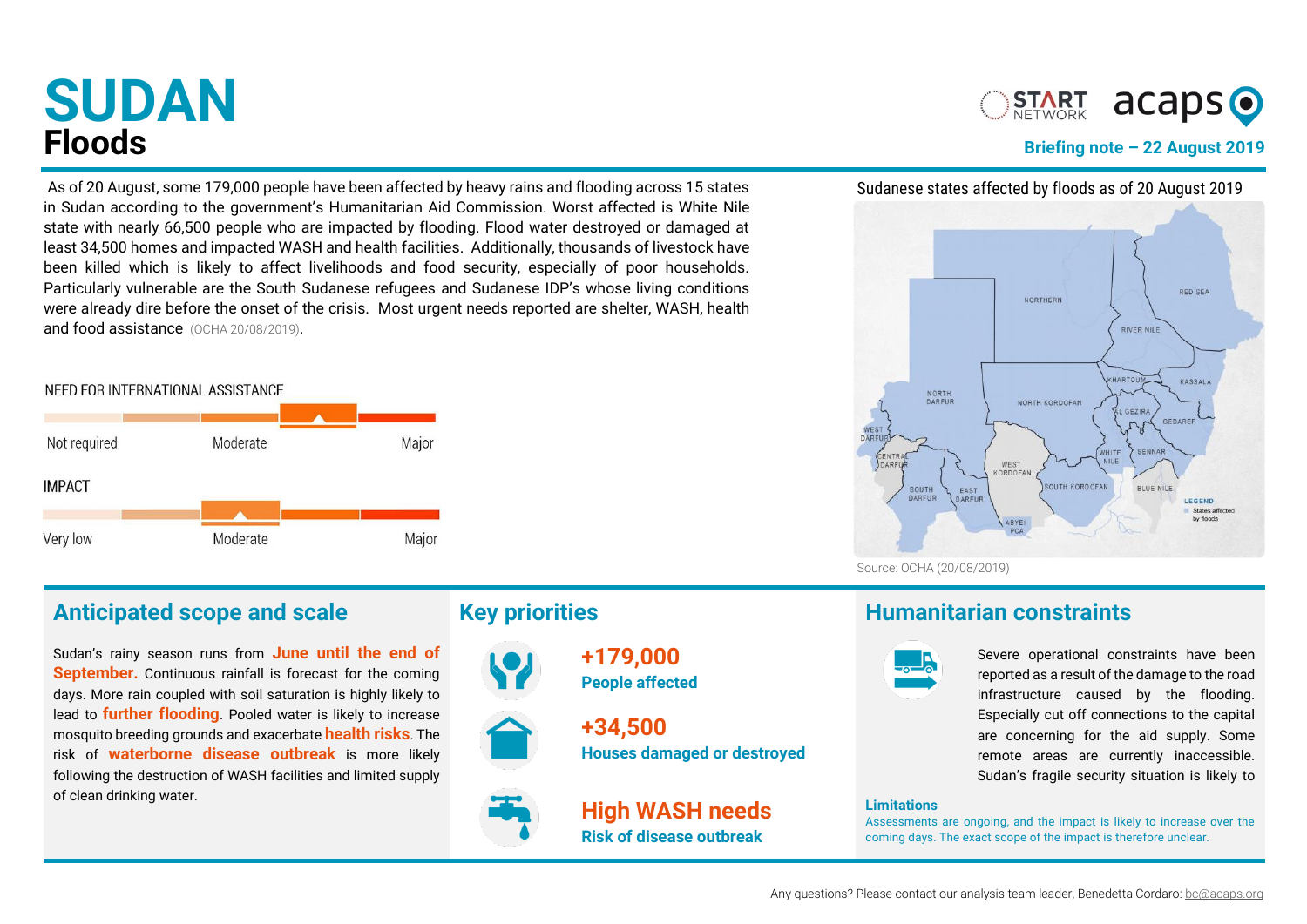# **Crisis impact**

Heavy rains, that started on 13 August, caused flash floods in 15 out of 18 states across Sudan. States affected include El Gezira, Gedaref, Kassala, Khartoum, North Darfur, North Kordofan, Red Sea, River Nile, Sennar, White Nile, South Darfur, East Darfur, West Darfur, South Kordofan and the Abyei area. As of 20 August, flooding has affected an estimated 179,000 people as reported by the government's Humanitarian Aid Commission (HAC). At least 54 people have died as a result of the flooding. According to initial assessments, conducted by the HAC, over 22,800 houses are destroyed and at least another 11,700 are damaged [\(OCHA 20/08/2019\)](https://reliefweb.int/sites/reliefweb.int/files/resources/Situation%20Report%20-%20Sudan%20-%2020%20Aug%202019.pdf). The floods also damaged an unknown number of public facilities including mosques, schools, health centres and government institutions [\(Radio](https://reliefweb.int/report/sudan/sudan-health-ministry-rains-leave-46-people-dead)  [Dabanga 18/08/2019\).](https://reliefweb.int/report/sudan/sudan-health-ministry-rains-leave-46-people-dead) With nearly 66,500 people affected, the White Nile state is the worst impacted. About 13,300 houses have been either damaged or destroyed by the flooding, in addition to some 335 latrines [\(OCHA 20/08/2019\)](https://reliefweb.int/sites/reliefweb.int/files/resources/Situation%20Report%20-%20Sudan%20-%2020%20Aug%202019.pdf). As assessments are still ongoing, these numbers represent merely an estimate of the impact on the assessed regions. Furthermore, it is unclear what the HAC means by the term "affected". Numbers of people displaced by the floods have not been reported.

Sudan's rainy season typically lasts from June to September. Torrential rainfall is forecast in the coming days until at least 24 August in the River Nile, Northern, Red Sea, Gedaef, Gezera, White Nile, North Darfur, South Kordofan, North Kordofan and Khartoum states. Ongoing rains raise the risk of additional flooding in these states [\(HAC 19/08/2019\).](https://reliefweb.int/sites/reliefweb.int/files/resources/20190819_hac_flood_watch_update.pdf)

# Impact of the flooding in Sudan as of 20 August

| Sate affected           | People<br><b>Affected</b> | <b>Houses</b><br>destroyed | <b>Houses</b><br><b>Damaged</b> | Latrines<br>damaged or<br>destroyed |
|-------------------------|---------------------------|----------------------------|---------------------------------|-------------------------------------|
| Khartoum                | 11,840                    | 1,609                      | 759                             | 129                                 |
| Kassala                 | 19,235                    | 2,431                      | 1,416                           | 1,300                               |
| <b>White Nile State</b> | 66,485                    | 10,517                     | 2,780                           | 335                                 |
| Red Sea                 | 10,315                    | 1,623                      | 440                             | 635                                 |
| North Darfur            | 11,580                    | 1,161                      | 1,155                           | 1,500                               |
| South Darfur            | 7,700                     | 1,200                      | 340                             | 1,008                               |
| Sennar                  | 10,095                    | 902                        | 1,117                           | 100                                 |
| North Kordofan          | 3,355                     | 409                        | 262                             | 313                                 |
| El Gezira               | 11,450                    | 1,108                      | 1,182                           | 256                                 |
| <b>River Nile</b>       | 3,775                     | 401                        | 354                             | 52                                  |
| West Darfur             | 5,800                     | X                          | $1,67*$                         | X                                   |
| East Darfur             | 200                       | X                          | X                               | X                                   |
| Gedaref                 | 14,850                    | 1,196                      | 1,774                           | X                                   |
| Northern                | 1,000                     | 77                         | 123                             | X                                   |
| South Kordofan          | X                         | X                          | X                               | X                                   |
| Abyei PCA               | 1,200                     | 250                        | X                               | $\times$                            |
| Total                   | 178,880***                | 22,884**                   | 11,702                          | 5,628                               |

Source[: OCHA 20/08/2019](https://reliefweb.int/sites/reliefweb.int/files/resources/Situation%20Report%20-%20Sudan%20-%2020%20Aug%202019.pdf)

\* Figure reported by HAC in the [OCHA situation report](https://reliefweb.int/sites/reliefweb.int/files/resources/Situation%20Report%20-%20Sudan%20-%2020%20Aug%202019.pdf) (20/08/2019). It is unclear what is meant by 1,67 houses damaged in the West Darfur state. The number is therefore not included in the calculation of the total number of houses damaged by floods in Sudan.

\*\* The total number includes the houses destroyed in the Abyei PCA. The Abyei area is a contested area between Sudan and South Sudan. Abyei is claimed by both countries and has been a source of conflict in Sudan for over 50 years.

\*\*\*Total sum of the breakdown per state as reported by HAC differs from the total number of people affected reported by HAC in the [OCHA situation report \(20/08/2019\)](https://reliefweb.int/sites/reliefweb.int/files/resources/Situation%20Report%20-%20Sudan%20-%2020%20Aug%202019.pdf). Total number in the report leaves out the people affected in West Darfur and East Darfur states as well as the Abyei area.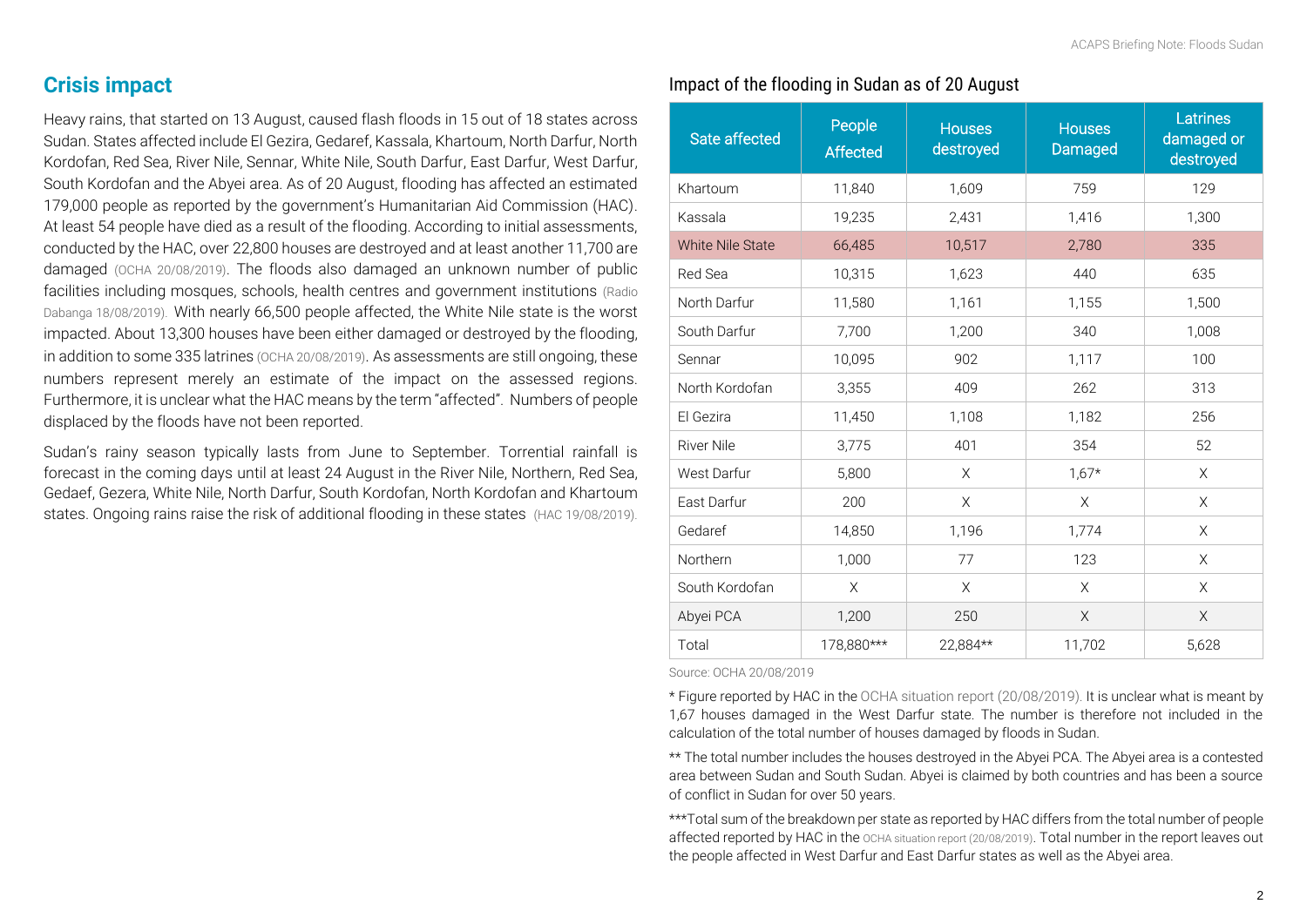Most people affected are in need of shelter, WASH, food and health assistance.

Shelter & NFI's: With over 34,586 houses damaged or destroved, emergency shelter is a major need among the affected population. Families are reported to be sleeping under trees. It is unclear how many people have been displaced by the flooding. NFI needs include plastic sheeting, blankets, mats and household supplies [\(OCHA 20/08/2019\)](https://reliefweb.int/sites/reliefweb.int/files/resources/Situation%20Report%20-%20Sudan%20-%2020%20Aug%202019.pdf).

WASH: Most of the affected people are in need of WASH assistance. Over 5,600 latrines have been destroyed across the affected region. Drainage of stagnant water has started in some areas, especially in Khartoum state, but has not yet commenced in most of the affected areas [\(OCHA 20/08/2019\)](https://reliefweb.int/sites/reliefweb.int/files/resources/Situation%20Report%20-%20Sudan%20-%2020%20Aug%202019.pdf). Stagnant floodwater may become contaminated with sewage due to the deconstruction of latrines leading to infectious diseases [\(HAC](https://reliefweb.int/sites/reliefweb.int/files/resources/20190819_hac_flood_watch_update.pdf)  [19/08/2019\)](https://reliefweb.int/sites/reliefweb.int/files/resources/20190819_hac_flood_watch_update.pdf). Damage to water stations has been reported. People in some areas do not have access to safe drinking water [\(OCHA 20/08/2019\)](https://reliefweb.int/sites/reliefweb.int/files/resources/Situation%20Report%20-%20Sudan%20-%2020%20Aug%202019.pdf). Poor water supply is an underlying problem across Sudan. Communities have often relied on water trucking to meet demand, and successive water system breakdowns have substantially reduced water access [\(HNO 13/03/2018\).](https://reliefweb.int/sites/reliefweb.int/files/resources/Sudan_2018_Humanitarian_Needs_Overview.pdf)

Health: Flooding may indirectly cause an increase in vector-borne diseases as standing waters, caused by heavy rainfall or overflowing rivers, are possible breeding sites for mosquitoes expanding the number and range of vector habitats. Flood-affected populations tend to be more exposed to infections such as dengue and malaria [\(HAC](https://reliefweb.int/sites/reliefweb.int/files/resources/20190819_hac_flood_watch_update.pdf)  [19/08/2019\)](https://reliefweb.int/sites/reliefweb.int/files/resources/20190819_hac_flood_watch_update.pdf). The need for mosquito nets has been reported [\(OCHA 20/08/2019\)](https://reliefweb.int/sites/reliefweb.int/files/resources/Situation%20Report%20-%20Sudan%20-%2020%20Aug%202019.pdf). Additionally, flooding raises the risk of water-borne diseases. The impact may be worsened by poor hygiene practices among affected communities as well as damaged WASH infrastructure and health facilities [\(HAC 19/08/2019\)](https://reliefweb.int/sites/reliefweb.int/files/resources/20190819_hac_flood_watch_update.pdf). As of 18 August, two cases of acute watery diarrhoea (suspected to be cholera) were reported [\(Radio Dabanga 18/08/2019\).](https://reliefweb.int/report/sudan/sudan-health-ministry-rains-leave-46-people-dead) Cholera cases are difficult to verify and respond to as the government of Sudan prefers to use the term acute watery diarrhoea and the scope of the WHO to assess suspected cholera cases is limited [\(Radio Dabanga 03/05/2018\).](https://reliefweb.int/report/sudan/acute-watery-diarrhoea-dengue-fever-reported-after-rains-sudan-s-blue-nile-red-sea) Sudan experienced a large cholera outbreak in 2016 and 2017 when over 900 people were reportedly killed [\(Radio Dabanga 18/08/2019\)](https://reliefweb.int/report/sudan/sudan-health-ministry-rains-leave-46-people-dead). Several health centres have been damaged by floodwater. It is unknown that what extent these are operational. Due to the economic crisis, there are severe shortages of medicines countrywide. While WHO has distributed a number of medical supplies and medicines, the need for additional support has been reported [\(OCHA 20/08/2019\)](https://reliefweb.int/sites/reliefweb.int/files/resources/Situation%20Report%20-%20Sudan%20-%2020%20Aug%202019.pdf). Access to affordable and quality health services are severely restricted in remote areas in Sudan. The health system, including the capacity and provision of local health facilities, is badly equipped [\(WHO 2019\).](https://www.who.int/workforcealliance/countries/sdn/en/)

Food and livelihoods: As many families have lost their homes as well as their income, the affected population is in urgent need of food assistance. Assessments report on the need for ready-made meals in the emergency response. Flooding has killed thousands of livestock [\(OCHA 20/08/2019\).](https://reliefweb.int/sites/reliefweb.int/files/resources/Situation%20Report%20-%20Sudan%20-%2020%20Aug%202019.pdf) Loss of livestock and livelihood assets will especially impact poor households and exacerbate the food insecurity situation in the affected area. Damages to crops are expected, particularly in the considerable cropped Blue Nile, Sinnar and Gezera state states [\(HAC 19/08/2019\)](https://reliefweb.int/sites/reliefweb.int/files/resources/20190819_hac_flood_watch_update.pdf).

Education: At least 12 education facilities in Red Sea, North Darfur, South Darfur and Sennar states have been damaged by the floodwaters. It is unknown what the extent of the damages are and how the activities in those facilities are impacted [\(OCHA 20/08/2019\)](https://reliefweb.int/sites/reliefweb.int/files/resources/Situation%20Report%20-%20Sudan%20-%2020%20Aug%202019.pdf).

#### Vulnerable groups affected

South Sudanese refugees, as well as Sudanese IDP's staying in camps, are particularly vulnerable to the impact of the floods. White Nile, the worst affected state, hosts with some 235,539 South Sudanese refugees the second-largest South Sudanese refugee population in the country [\(UNHCR 2019\)](https://data2.unhcr.org/en/situations/southsudan/location/1904). Damages to refugee camps and IDP settlements in the affected areas are reported [\(OCHA 20/08/2019\)](https://reliefweb.int/sites/reliefweb.int/files/resources/Situation%20Report%20-%20Sudan%20-%2020%20Aug%202019.pdf). Both groups are at risk of secondary displacement and have low coping capacity to respond to the flood situation. Especially, refugee populations do not have an extended familial or social community to rely upon for assistance [\(OCHA 20/08/2019;](https://reliefweb.int/sites/reliefweb.int/files/resources/Situation%20Report%20-%20Sudan%20-%2020%20Aug%202019.pdf) [HAC 19/08/2019\)](https://reliefweb.int/sites/reliefweb.int/files/resources/20190819_hac_flood_watch_update.pdf). About 70% of the South Sudanese refugees in areas with active response lack access to adequate shelter [\(South Sudan Regional](https://www.acaps.org/sites/acaps/files/key-documents/files/sudan_south_sudanese_response.pdf)  [Refugee Response Plan 2018\)](https://www.acaps.org/sites/acaps/files/key-documents/files/sudan_south_sudanese_response.pdf). This group is likely to be disproportionally affected by the flooding.

#### Humanitarian and operational constraints

Humanitarian operations have been significantly constrained mainly due to insecurity related to the political instability as well as the impact of the flooding on the critical infrastructure and the period of the Eid holidays.

#### Impact on critical infrastructure

Floodwaters have washed away and damaged roads and high ways, including connections between the capital, Khartoum where large stocks of the aid is stored, and other affected areas ([Radio Dabanga 08/08/2019](https://reliefweb.int/report/sudan/two-young-women-die-sudan-floods)). Cut-off roads, poor road conditions and flooded valleys and creeks as a result of the flooding have impacted the humanitarian access, including access to essential medical services, and delivery of aid [\(OCHA](https://reliefweb.int/sites/reliefweb.int/files/resources/Situation%20Report%20-%20Sudan%20-%2020%20Aug%202019.pdf)  [20/08/2019;](https://reliefweb.int/sites/reliefweb.int/files/resources/Situation%20Report%20-%20Sudan%20-%2020%20Aug%202019.pdf) [HAC 19/08/2019\).](https://reliefweb.int/sites/reliefweb.int/files/resources/20190819_hac_flood_watch_update.pdf) There are also reports of power outages due to collapsing power lines [\(Radio Dabanga 13/08/2019\).](https://reliefweb.int/report/sudan/floods-across-darfur-sudan-cause-devastation-price-hikes)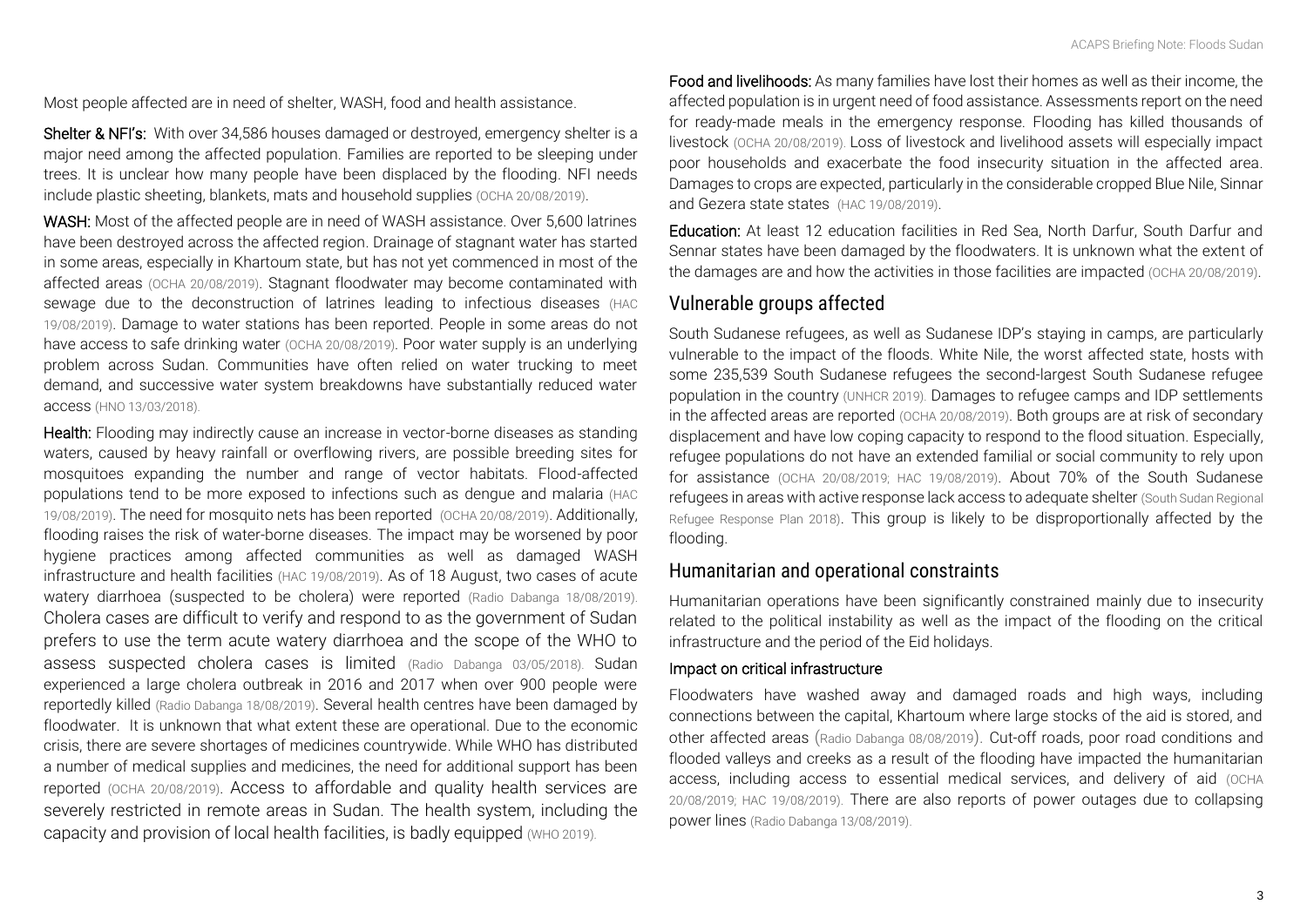#### Political instability and security situation

Despite the new Sovereign Council agreed on 17 August, the political situation in Sudan remains fragile [\(BBC 21/08/2019\)](https://www.bbc.com/news/world-africa-49414216). Since December 2018, security forces have violently raided peaceful demonstrations. Violence against protesters is likely to continue. International humanitarian organisations have evacuated staff after the escalation of violence against protesters on 3 June when over 120 people were killed, and more than 780 people injured. The security situation is likely to continue to pose severe operational constraints in the country [\(Institute for Security Studies 24/06/2019\).](https://issafrica.org/iss-today/is-sudan-ready-for-unamids-exit?utm_source=BenchmarkEmail&utm_campaign=ISS_Today&utm_medium=email)

#### Eid holidays

Operational challenges were reported during the Eid holidays between 11 and 16 August. Absence of coordination with key stakeholders during this period led to a delay of operations.

#### Economic crisis

Cash and fuel shortages attributed to the economic crisis as well as general strikes may hamper humanitarian operations [\(OCHA 11/06/2019\).](https://reliefweb.int/sites/reliefweb.int/files/resources/190611_Sudan_Flash_Update_5.pdf)

# **Aggravating factors**

# Rainy Season

Sudan is prone to heavy rainfall that often leads to floods. Sudan's rainy season runs from June until September. Historically, the number of people affected by floods peaks in August. More heavy rainfall is forecast in the coming days [\(HAC 19/08/2019\).](https://reliefweb.int/sites/reliefweb.int/files/resources/20190819_hac_flood_watch_update.pdf) Continued seasonal rainfall is likely to lead to oversaturation of the soil and, consequently, flooding in new areas [\(FEWS NET 21/06/2019;](https://reliefweb.int/sites/reliefweb.int/files/resources/GlobalWeatherHazard-19.06.20.pdf) [OCHA 20/06/2019\).](https://reliefweb.int/sites/reliefweb.int/files/resources/190620_Sudan_Flash_Update-8.pdf)

# Type of housing

Houses in rural areas or suburbs across Sudan tend to be built from a mud and stone (or brick) combination. Some IDPs that only got recently displaced may stay in tents. These materials make them susceptible to heavy damage during strong rains and floods [\(Inter-](https://start-network.app.box.com/s/qx1stgt1oi3w1ls63c9px7afkejtbkh4/file/311367180209)[Agency RNA 02/08/2018;](https://start-network.app.box.com/s/qx1stgt1oi3w1ls63c9px7afkejtbkh4/file/311367180209) [Radio Dabanga 13/08/2019\).](https://reliefweb.int/report/sudan/floods-across-darfur-sudan-cause-devastation-price-hikes)

# Previous flooding

The impact of the floods on the affected population is likely to be aggravated by preexisting vulnerabilities caused by previous flooding in the affected areas.

June 2019: In June the region of Darfur received multiple events of torrential rainfall that affected host, IDP and returnee populations and left around 6,520 people in need of

humanitarian assistance. About 480 houses were destroyed and over 785 houses were particularly affected in all five Tawilla IDP camps.

Rainy season 2018: Heavy rains and flash floods affected over 222,000 people across 15 states during Sudan's 2018 rainy season. Some 24,000 were displaced. The flooding affected livelihoods and lead to slight crop production shortfalls [\(OCHA 01/12/2018;](https://reliefweb.int/sites/reliefweb.int/files/resources/Sudan_Humanitarian_Snapshot_A4_1_Dec_2018.pdf) FEWSNET [5 October 2018\)](https://reliefweb.int/report/sudan/east-africa-seasonal-monitor-october-5-2018)

# Political instability and economic crisis

Sudan has faced severe economic challenges since the beginning of 2018. The elimination of wheat and flour subsidies in February 2018, coupled with continual devaluations of the Sudanese pound (SDG) caused shortages of essential commodities and hard currency. The economic crisis is disrupting public services, impacting agricultural activities, and resulting in dramatic price increases for staple foods (Crisis Group [International 14/01/2019;](https://reliefweb.int/sites/reliefweb.int/files/resources/b143-improving-prospects.pdf) [Middle East Eye 21/08/2019\)](https://www.middleeasteye.net/news/sudanese-opposition-name-first-civilian-prime-minister-30-years). Households across Sudan, including most IDPs, are struggling to meet their basic needs as staple food prices for wheat, millet and sorghum increased to 250-300% above the five-year average [\(FEWS NET 07/2019\).](http://fews.net/east-africa/sudan)  Despite the new Sovereign Council, a power-sharing solution that was agreed upon on 17 August between Transitional Military Council and opposition Forces for Freedom and Change (FFC), a fragile political situation remains and the conflict of interests among the civilian and military leaders are posing main obstacles to form a functional government that can address the economic challenges. Hope arises as Abdalla Hamdok, a wellknown economist and deputy executive secretary of the United Nations Economic Commission for Africa, was nominated to serve as prime minister during the transition [\(France 24 21/08/2019;](https://www.france24.com/en/20190821-sudan-transition-joint-military-opposition-rule-omar-al-bashir) [Middle East Eye 21/08/2019;](https://www.middleeasteye.net/news/sudanese-opposition-name-first-civilian-prime-minister-30-years) [Al-Aswat 20/08/2019\)](https://aawsat.com/english/home/article/1864686/sudanese-aspire-exiting-economic-despair). However, quick foreign investment is unlikely as the country is still classified as a 'state sponsor of terror' (HRW [07/11/2018;](https://www.hrw.org/news/2018/11/07/us-considers-lifting-sudans-terror-state-designation) [Radio Dabanga 13/08/2019\)](https://www.dabangasudan.org/en/all-news/article/economists-removal-from-state-sponsors-of-terrorism-list-essential-to-sudan-s-recovery?utm_source=Media+Review+for+August+14%2C+2019&utm_campaign=Media+Review+for+August+14%2C+2019&utm_medium=email). Strikes and high-security concerns are exacerbating the risks of a drastic economic decline, especially when the oil trades with South Sudan, one of Sudan's major income source, is affected.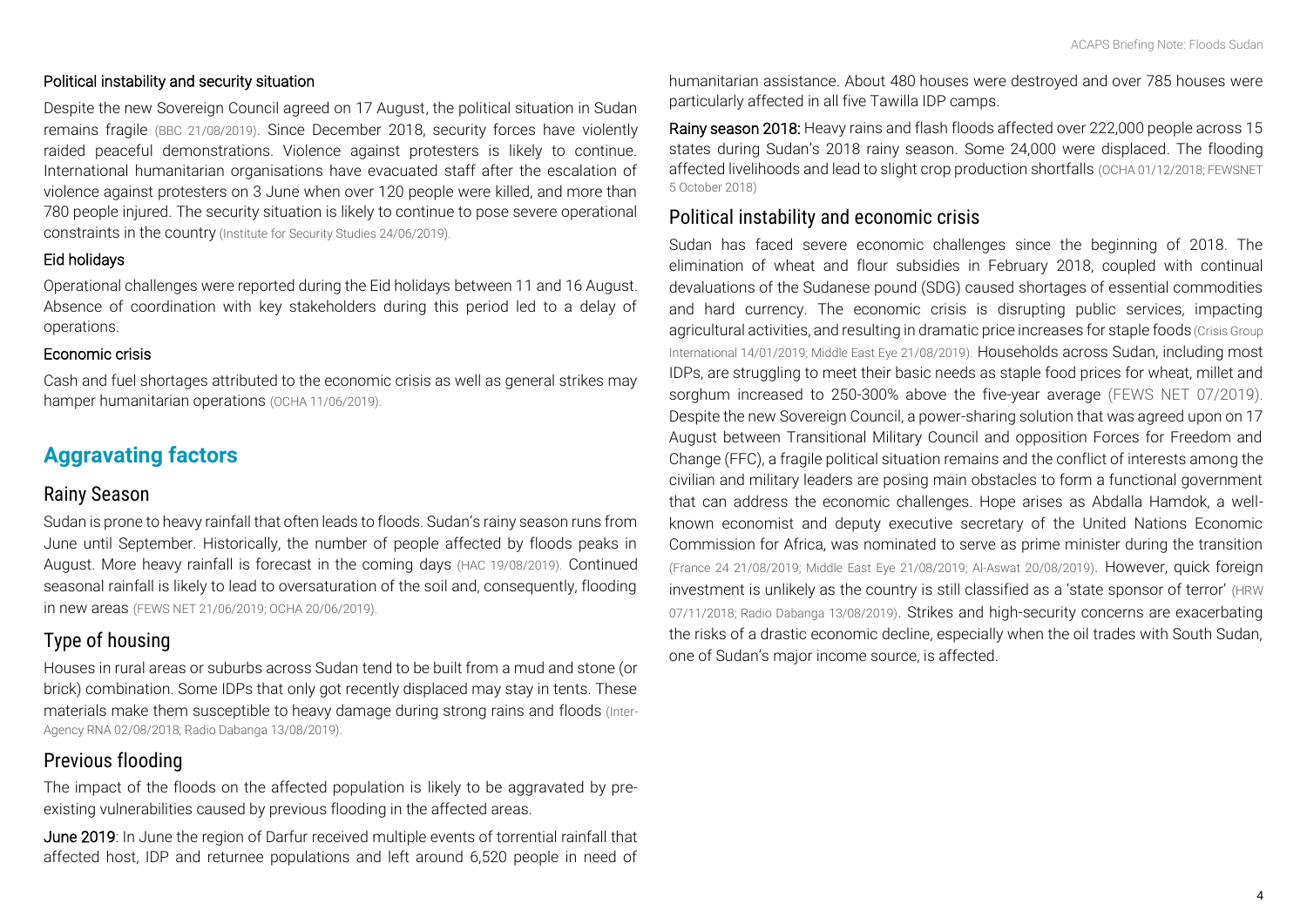# **Key characteristics**

- Population of Sudan: 40.8 Million [\(HNO 2018\)](https://reliefweb.int/sites/reliefweb.int/files/resources/Sudan_2018_Humanitarian_Needs_Overview.pdf)
- Food security figures: An estimated 5.8 million people experienced Crisis (IPC 3) or worse levels of acute food insecurity, including more than 1 million people who experienced Emergency (IPC 4) conditions, as of March
- Nutrition levels
	- o GAM Caseload 2.47 Million [\(HNO 2018\)](https://reliefweb.int/sites/reliefweb.int/files/resources/Sudan_2018_Humanitarian_Needs_Overview.pdf)
	- o SAM Caseload 694,000 [\(HNO 2018\)](https://reliefweb.int/sites/reliefweb.int/files/resources/Sudan_2018_Humanitarian_Needs_Overview.pdf)
- WASH statistics: 4.9 million people across Sudan do not have access to adequate drinking water and safe access to latrines [\(HNO 2018\)](https://reliefweb.int/sites/reliefweb.int/files/resources/Sudan_2018_Humanitarian_Needs_Overview.pdf)

# **Response capacity**

# Local and national response capacity

Sudanese authorities at a national and state level are responsible for the overall coordination of the response effort. The Humanitarian Aid Commission (HAC) activated the Flood Steering Committee as well as the Flood Task Force (FTF) which is expected to scale up response planning in flood-affected areas. The FTF provides food, WASH, health, nutrition and shelter assistance. Both the Steering Committee and the Floods Task Force will remain active until the end of the rainy season. Some initial interventions have started. However, the scale and scope of these interventions are unclear (HAC [19/08/2019;](https://reliefweb.int/sites/reliefweb.int/files/resources/20190819_hac_flood_watch_update.pdf) [OCHA 20/08/2019\)](https://reliefweb.int/sites/reliefweb.int/files/resources/Situation%20Report%20-%20Sudan%20-%2020%20Aug%202019.pdf). In previous flooding, the national civil defence counsel and the Sudanese Red Crescent were involved.

# International response capacity

UN agencies including WHO, UNICEF, UNHCR and IOM, and several INGO have started initial response activities and have distributed critical aid including tents, plastic sheeting, NFI kits, dignity kits, food and nutrition supplies, etc. WHO is supporting the medical assistance in the affected areas and has provided supplies and medicine as well as support with establishing mobile health teams.

# **Information gaps and needs**

- As not all areas have been assessed yet and heavy rains are ongoing, the actual scope of the impact remains unclear;
- The numbers of people affected are collected by the HAC. It is unclear what is meant by the term "affected";
- There are no figures on people displaced. Moreover, it is unclear where people have been displaced to as a result of the floods;
- There is a lack of demographic breakdown of the affected population. Information about specific vulnerabilities is limited;
- The severity of needs of the affected population is not known;
- The level of access to public services is often unclear in rural and remote areas.